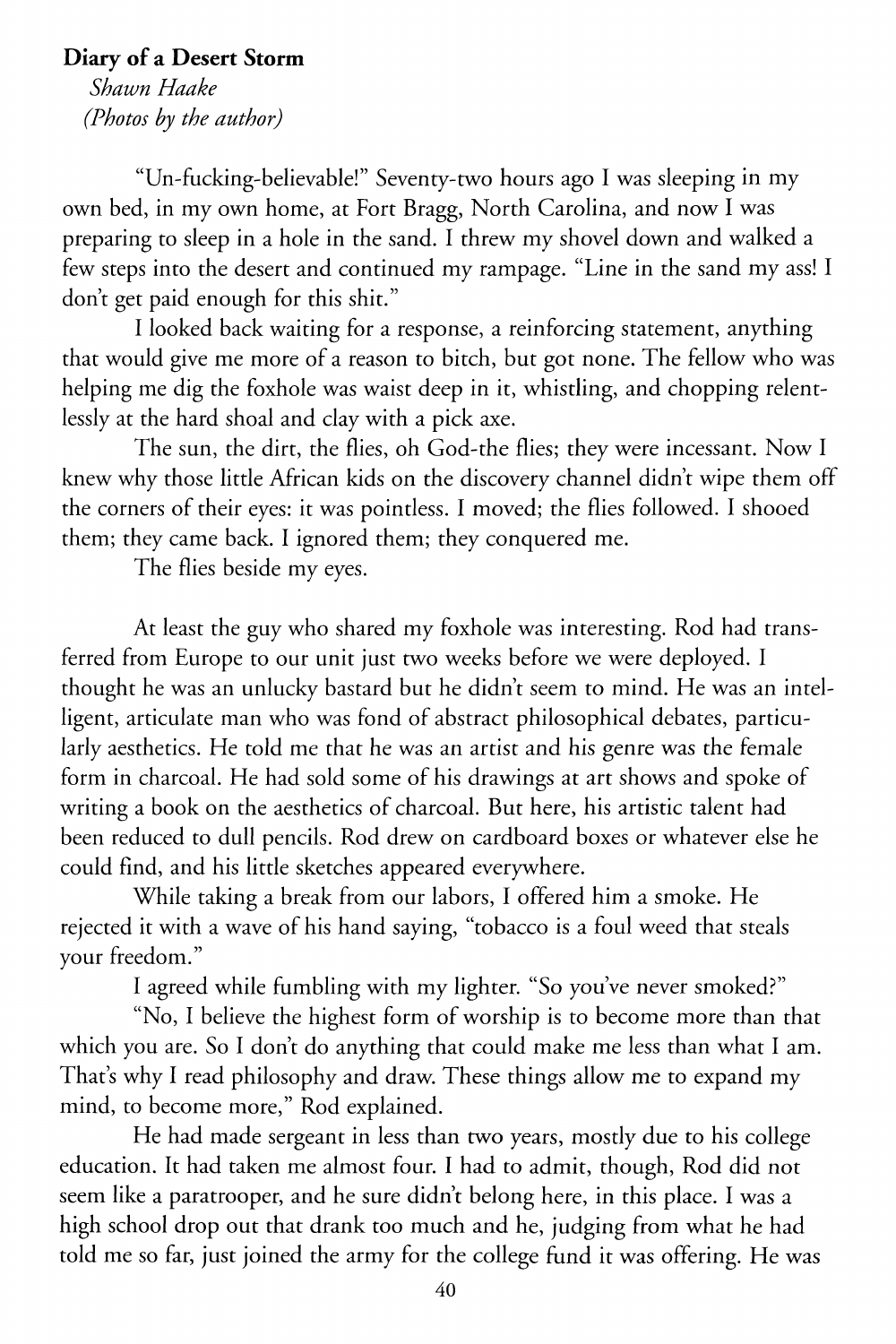only nine hours short of a Bachelor of Arts degree and was planning on getting out of the army and continuing his education. He was the smartest guy I ever met.

Late in the evening of our first day, after the fighting position was completed, we sat on sand bags and ate our first meal. The military called them Meals Ready to Eat or MRE's; we called them "Meals Rejected by Ethiopians." Mine was ham and chicken loaf, Rod's was beans and franks. I tried desperately to trade the entrées while he laughed and told me that once, he had given his dog the ham and chicken loaf and the dog turned up his nose and walked away.

In the quickening twilight Rod talked of his past. He was a male model in Europe as a part time gig and said that he had a portfolio and some possible leads for modeling jobs after he was done playing soldier. He was a handsome man in a Nordic kind of way: cold blue eyes, high cheek bones, blonde hair, and a lean physique. He was far more personable than what I first thought.

"Hey man, guess how many flies are on your face?" I asked. There were at least a dozen.

Rod ignored my question and walked a few steps into the desert and spoke reverently. "I've always wondered why the people like Moses and Jesus and such went out into the desert. Now I know. The desert clears your mind; it subtracts all that isn't necessary and leaves you freer. This place is beautiful."

"Tell me that in a few weeks ace," I said uninterested, "this place sucks."

"Maybe, maybe not," Rod said. "You know, you should read more books. I have one titled *Mans Search for Meaning,* by Victor Frankl. He spent four years in the concentration camps during World War Two. He says that we are free to choose how we will bear our burdens, whether we will suffer miserably or proudly and that there is always someone watching and, He would not expect us to suffer miserably."

The desert was taking on a chill quickly. I pulled my poncho liner around me and told him that he had first watch.

"Cool," he said and began a quiet whistle.

The sun rises: the sun sets. Everyday is the same nothing, the same waiting, the same thinking, fighting the same flies.

The flies behind my *eyes.* 

Our conversations have been reduced to matter-of-fact statements. The last real conversation we had was about how many days we've been here, and I don't recall how long ago that was. Rod and I just sat and stared into the vast expanse of emptiness that was the desert. One can only daydream for so long, then everything seems pointless and you have to take a long look into yourself and hope you can live with what you see.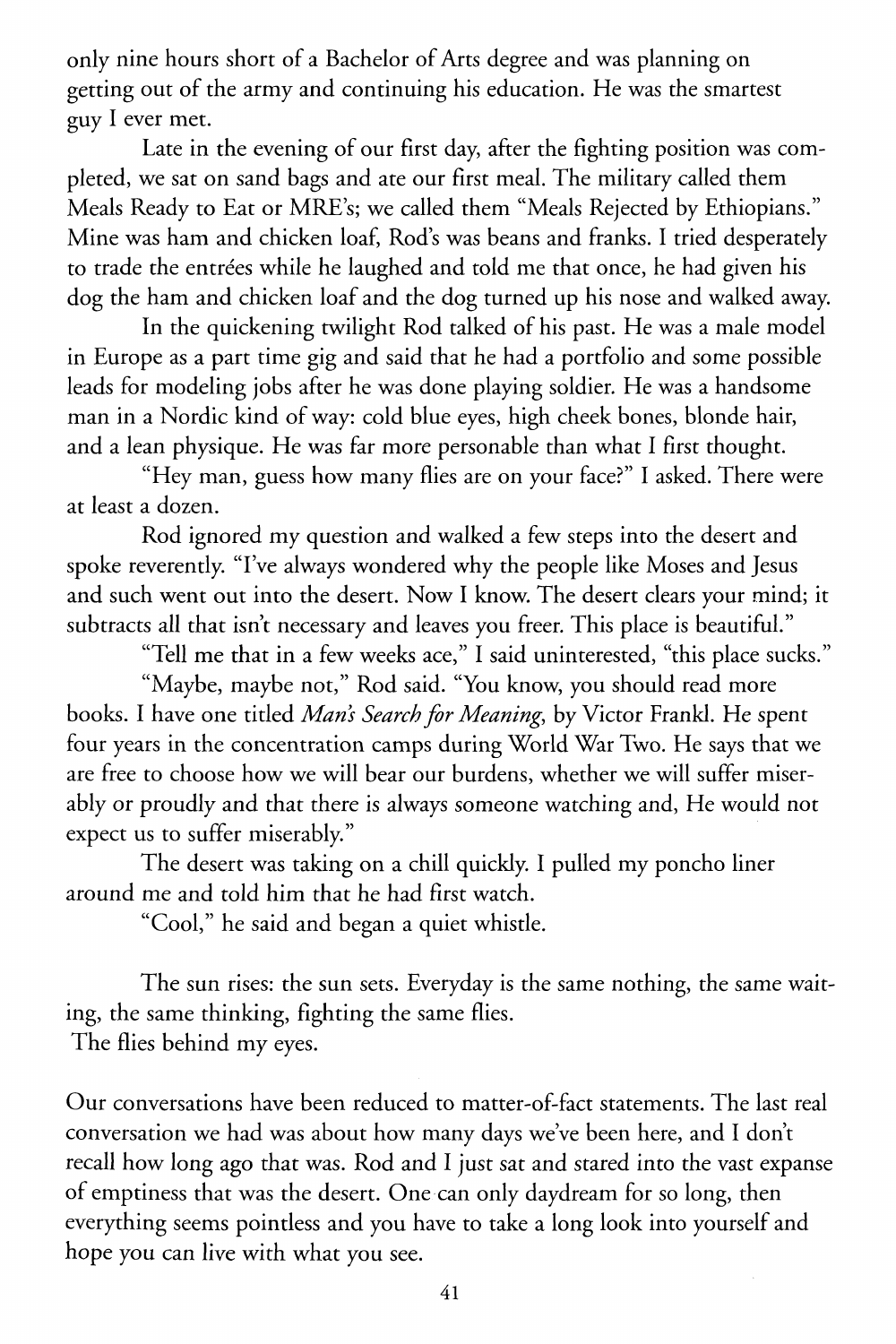The sun rose on the forsaken nothingness. God forsaken! That's what this place is: empty, barren. lifeless and uninhabirable. A sea of sand and clay. devoid of color, of life, of beauty. I could look for miles in all directions and sec the same thing, nothing. The great nothingness...



"There arc going to be a lot of changed people when they get back home." Rod quietly said to no one.

His words split the thundering silence and spoke volumes to my soul. Home. ya. we'll be home soon.

I surveyed the horizon with laser optics, and the sun glinted off something in the shimmering distance. A building? There is none depicted on the map. But yet it is, here in the middle of nowhere. Why? I will go there someday soon.

Heat waves danced as I approached the structure. It was a mosque, a holy place. This place, however, didn't look very holy: it appeared as if no one had been there in years. There wasn't a road for miles. Maybe Allah will be at home. I walked through the arched opening.

He wasn't.

A wind worn, old circular mosque built of stone for a God who doesn't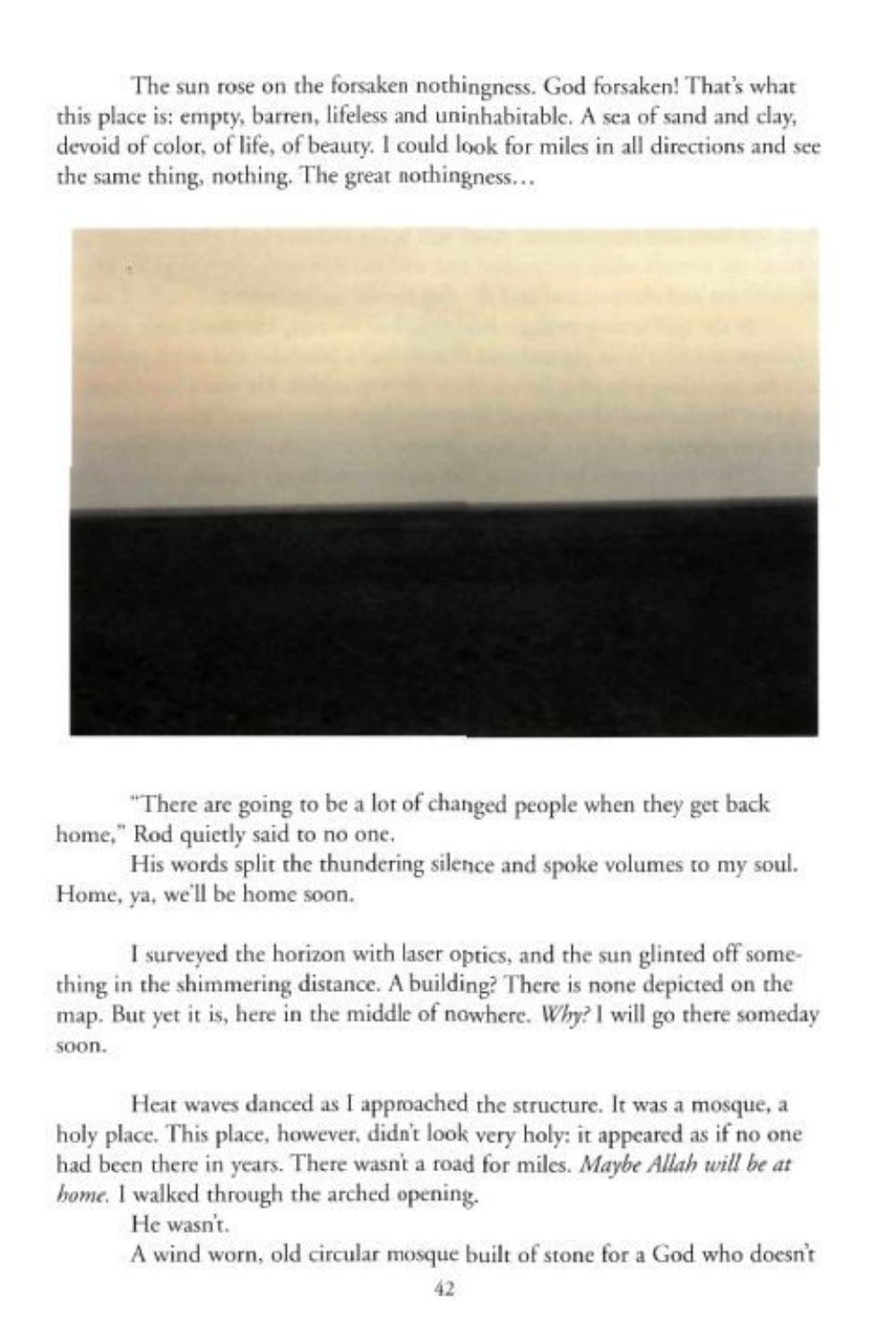even live here. My footsteps echoed mournfully in the emptiness. Through the solitary window with no glass, I gazed upon the barren desert and felt as if it were gazing into me. Nothing looked upon from the other side is still nothing. Above the window, on the domed ceiling, was an inscription in Arabic. I wonder what it said? Probably the Arabic words for nothing. I copied them down anyway. As an afterthought, I loaded the location into my global positioning system as waypoint one. No one would damage a mosque so this would be a good landmark in an otherwise featureless place. Driving back to camp, I thought: *why was it there, for what purpose and who built it?* 

My name was not spoken at mail call today. They look at me with fabricated empathy now. *How long has it been since I received a letter from my wife?* I stopped counting at 60 days. Mail call was the most anticipated event we had. Smiles of joy filled the faces of the lucky ones, and the unlucky, various stages of despair. In my heart only pitiful, demoralization remained. There is nothing here, and there will be nothing at home. The great nothingness of this place has emptied my soul. I am becoming the nothing man.

Sunday, a day of rest. For everyone but the unlucky few. I was assigned to go the ammunition supply point and verify some discrepancies in paper work. The sun was already relentless at the early hour of seven a.m. I walked alone the two kilometers to the supply point. As I approached I could see a seven-ton crane backing up with no front ground guide. These vehicles require both a front and rear ground guide so I knew that I was going to chew some ass on safety procedures when I got there. The guide in the rear of the vehicle wasn't paying attention, he was just standing there looking at the sunrise. I screamed a warning but my voice was powerless against the desert. I ran as fast as I could but running in the sand was like running in lead boots. I got there too late. The crane had pinned him against a pallet full of ammunition crates.

The face of the crushed man was frozen in a look of terror and disbelief, like a shivering denizen of hell in a childhood nightmare. I held onto him and told the driver to pull the vehicle forward. This wasn't the correct action but help was at least ten minutes away. I laid him gently on the sand and sent the driver to get the medics. Then we were alone, just he and I. His entire chest had been crushed. He was going to die. I knew it and felt as though he did too.

I elevated his feet and tried to assess vital signs. I realized that I was going to miss hot chow because of this. *That is not an appropriate thought.* I turned as if to reply but we were alone. That voice had come from within. I looked back down and realized that I was alone. Strange, I had a passing acquaintance with this guy for at least two years. I could remember the day he returned from ranger school with a cocky attitude and a toothy smile, but I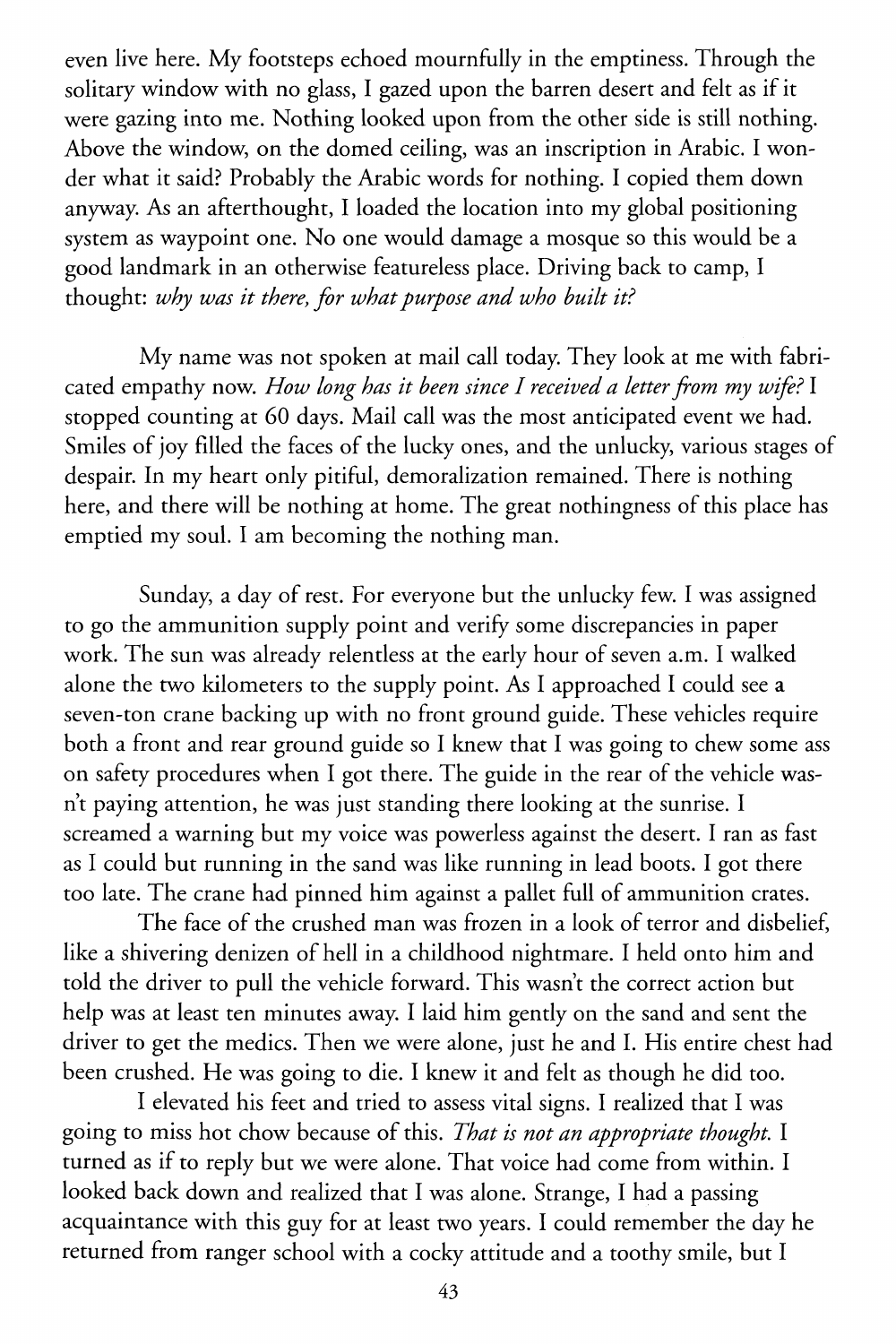couldn't recall his first name. I was glad that I did not have to write a letter to his mother explaining that her son was killed by his own stupidity.

Never in my life have I seen it rain as it did yesterday. A choking deluge of water so intense, it flooded my foxhole and turned the desert to a sea. At least the rain was something.

It was just after midnight. We had been briefed that it had already begun: the air war. I could hear the distant engines of the planes overhead and feel the distant thunder. Finally, it would all be over soon.

All day and all night the planes flew overhead; all day and all night I wondered what kind of resistance we would face, all day and all night the rumors flew: of minefields and flaming trenches, of chemical agents and scud missiles. All day and all night the flies whispered.

Finally, the first operations order. I was anticipating something like this, but I still was not prepared for the mission I received. As I walked away from the briefing all I could hear were the voices of those who advised me in my career choices. "Go to landmine warfare school," they said. "It will help your career," they said. "You will have fun and can get drunk every night," they said. They forgot to mention that I would actually have to clear minefields. I had thirty-six hours to prepare my squad.

I powered up the night vision goggles and began the slow crawl to the first mine. The goggles made everything an eerie green, but I could see the mine. It was a Russian Tm-57 anti-tank mine, and I could even see the trip wire. *What kind of amateur installed this?* I wondered as I put my linesman pliers to the wire. *Wait!* that thought was thundering, *is this the type of booby trap that has a tension release or the reverse spring? Shit, I wish I wouldn't have gotten drunk every night in that school.* If it is tension release, then cutting the wire will detonate it. *There is no suffering in death only in life.* I turned as if to reply, but that thought came from within. No suffering in death, and the flies won't matterfuck it, I cut the wire. I was almost disappointed in the silence. I moved to the next one.

During the after-operations review they told us that five men from our sister unit had died in the minefields at Al-Samyon airfield, that they had been blown up. They told us the names - I knew them all; went to landmine warfare school with two of them; got drunk every night with them. They must have made the wrong choice; or maybe it was the right choice.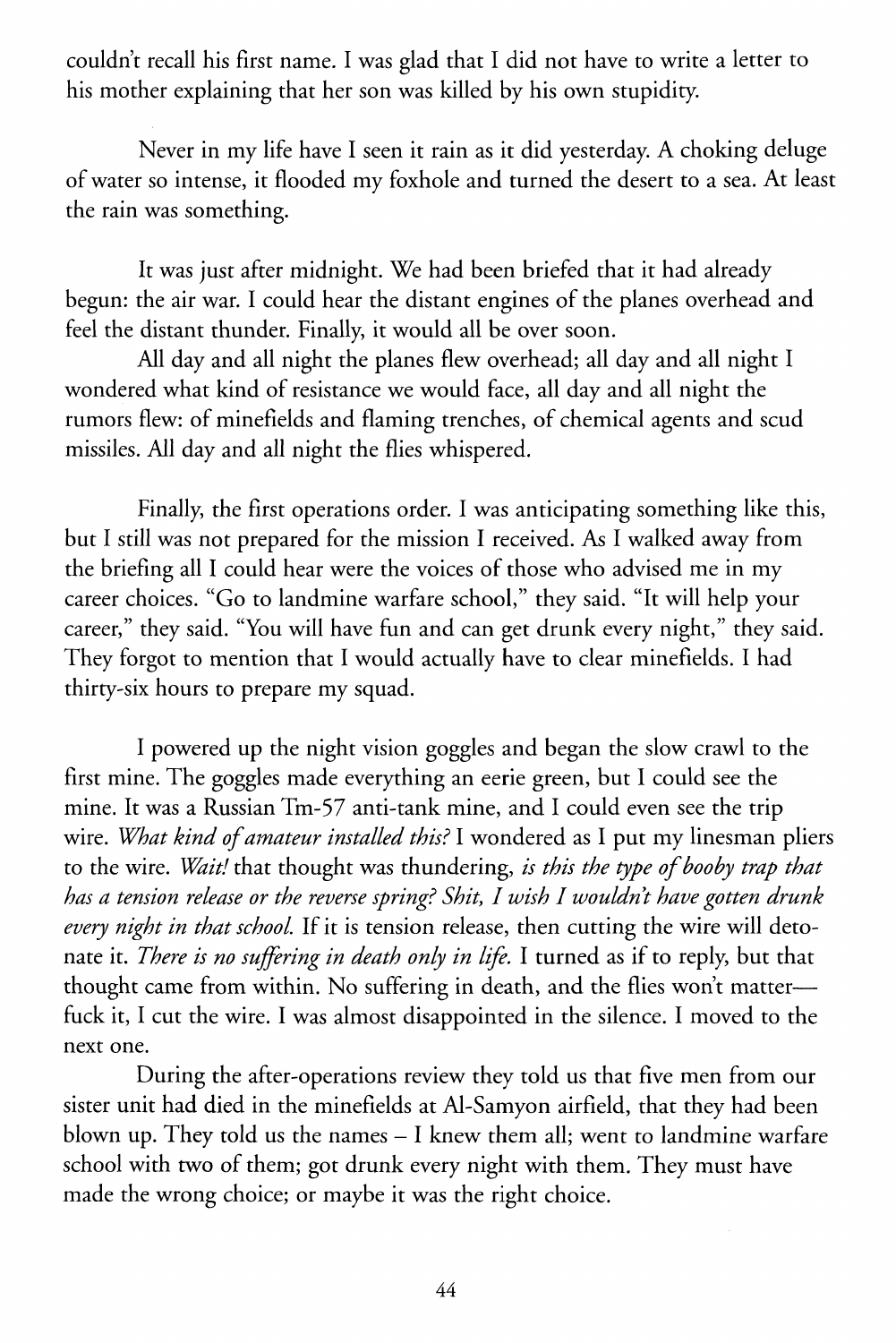Ten kilometers south of the Euphrates River, Khamisiyah bunker complex. If I had only known beforehand what this mission would be like, I would have called in sick. Ninety-nine bunkers. 100ft. by 100ft. and 30ft. high, half dug into the desert and surrounded by blast berms. Double reinforced concrete outer walls with an inner blast wall tunning the distance around the interior. They were packed full of high explosives, missiles, and rumored chemical rounds. I had my two tallest men tape a flashlight to the barrels of their weapons. In combat you will naturally shoot high, and since it was so dark around the inner blast wall it should work. I explained to my men that this technique would draw enemy fire to the light and give the low man time to acquire targets. My troopers looked at me like, I hope you know what you're *doing.* Shit. I hoped so too.

1 selected a two-man team to go left and took my team right. My teammate put his weapon with the Hashlight attached around the corner of the inner blast wall high and 1 simultaneously went around low with my weapon and no flash light. With all the explosives, one wrong bullet and we were all gone.

Bunker after bunker, day after day, for three days, and my nerves were shot. I didn't even care anymore. God, I was tired of going into those bunkers even though they mostly just surrender now. Once the bunkers were all cleared we took one day to rig the bunkers with explosives to destroy them. We backed ofFS kilometers and blew the hunkers in place. It was a good fireworks show until the artillery rounds stored in the bunkers started to fall on our position. Boy did we miscalculate the minimum safe distance. We unassed the area quickly.

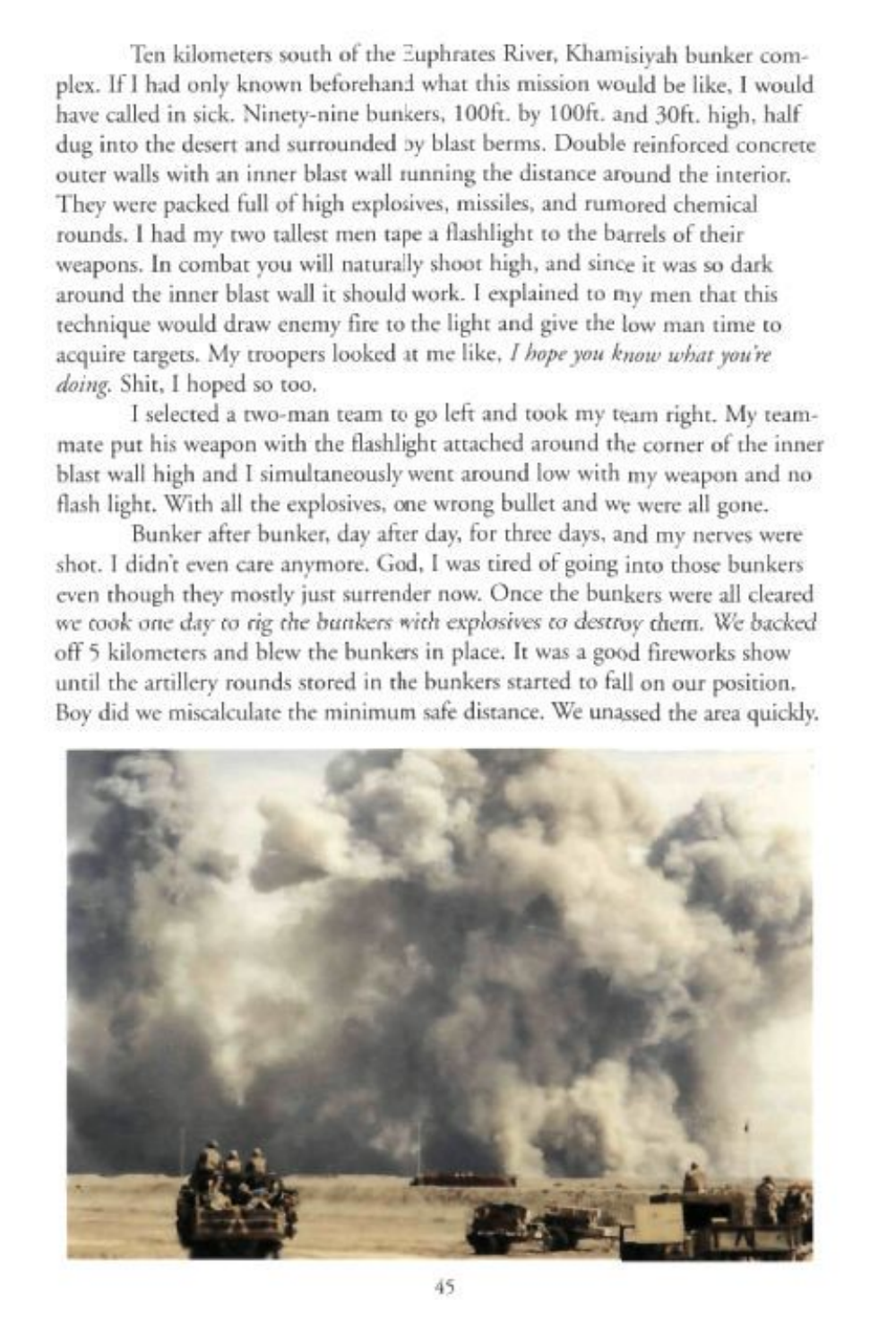The flies were in the shoe polish as I inspected the boots. They were a dead man's boots. I had volunteered to shine them for the memorial ceremony. While I was shining the boots I couldn't stop thinking about the ceremonies we had for our fallen comrades after Panama. The way the executive officer would call the names from our duty roster in alphabetical order. I could still hear the silence that settled once he called the name of the first man killed in action. I remembered his name being called out three times. That silence signified that he had paid the ultimate price and that he would forever be a part of our unit's history. Very soon, our unit will add another name to the long list of names in the Hall Of Heroes at the 82nd Airborne Museum at Fort Bragg, North Carolina. The name of Sergeant Paul Burt.

"It's time for the ceremony," my lieutenant said. He looked tired. I knew he had written a letter to Sergeant Burt's wife. I walked to the stone that we had erected. On it, someone had spray painted his name in black, Sergeant Paul Burt. I fixed his bayonet under the barrel of his M-16 and stuck the blade into the ground, made sure it was straight, and placed his kevlar helmet on the butt of the weapon. I placed his boots like they were standing at attention, heels together and toes pointing out at a forty-five degree angle and took my place in formation.

The First Sergeant called us to attention and presented the company to the Commander. The commander droned on endlessly about honor and bravery. That's funny, I didn't remember him in the minefields. I must have missed him in those terrible, nerve racking bunkers.

Then the chaplain began, "...and Gods will, though we may not understand..."

Gods will, yeah, I'll tell you about Gods will.

"But God's love is enduring," the chaplain continued, "as far as the east is from the west nothing can separate us from his love..."

*Really? Where did the love of God go in Panama last year? Where was it two nights ago? Explain God's love to the widows and children.* 

I dare you.

I was so lost in the musings I missed the executive officer taking his position. I knew what was coming next. How many of these have I been to? *How many more of these will I have to attend?* 

The first name of the roll call stopped the dissenting voices in my head. "Private First Class Jonathan Anderson," the XO called out.

"Here sir!"

"Staff Sergeant Thomas Ballintine," "Here sir!"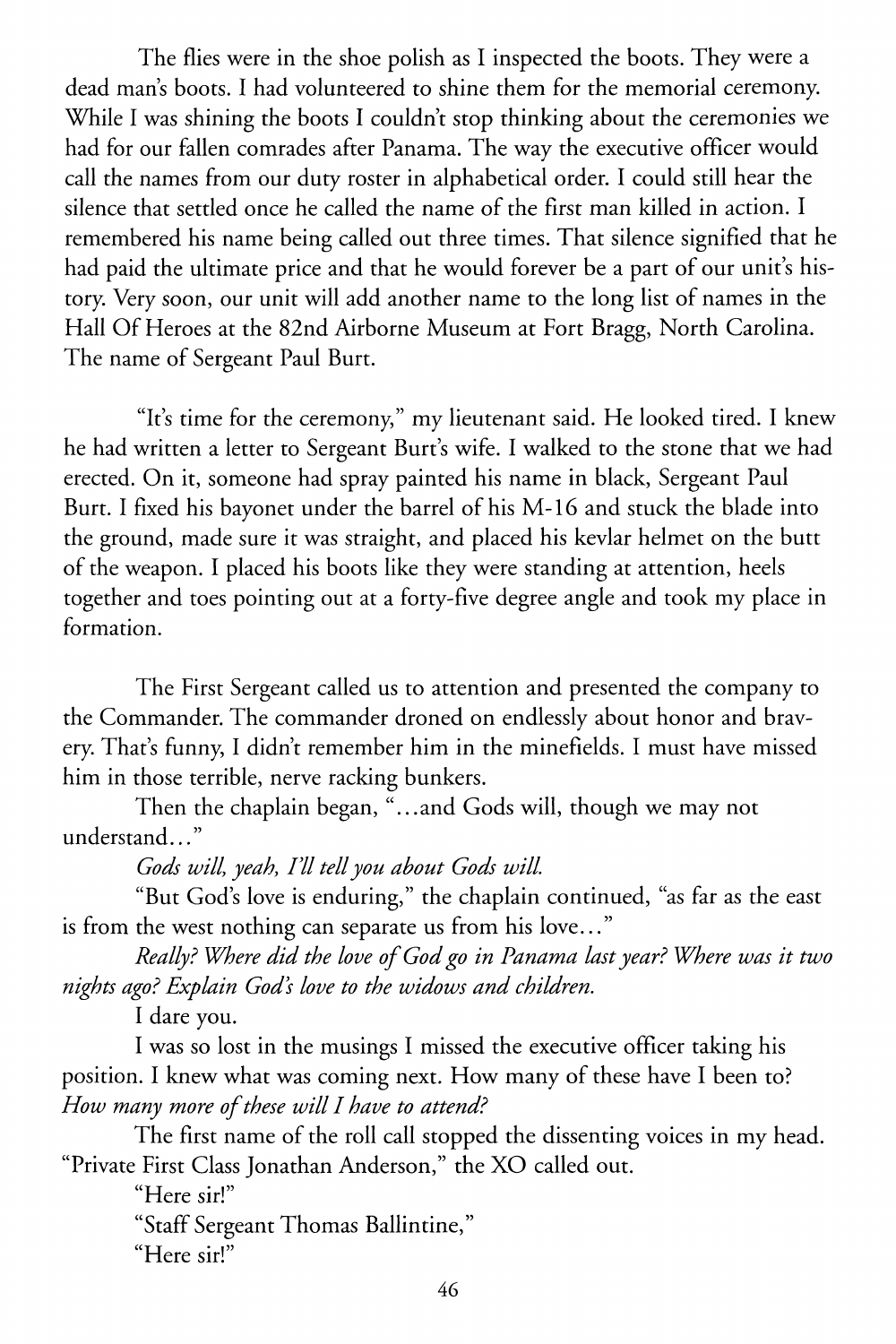"Sergeant Paul Burt," the XO called out.

There was only the silence - the deafening, bitter, black silence.

Again his name was called, "Sergeant Paul Burt." Again, the silence. It thickened, becoming blacker. This was a different kind of silence, only because I knew what was coming next. I'd been to enough memorial ceremonies to know. A third time, his name was called.

"Sergeant Paul Burt." An eternal moment passed. Then from the formation. a solitary voice.

"He died on the field of battle sir!"

Another eternal moment. Then taps was juxtaposed next to the silence, was enveloped by the silence, it became the silence.

Even the flies were silent.

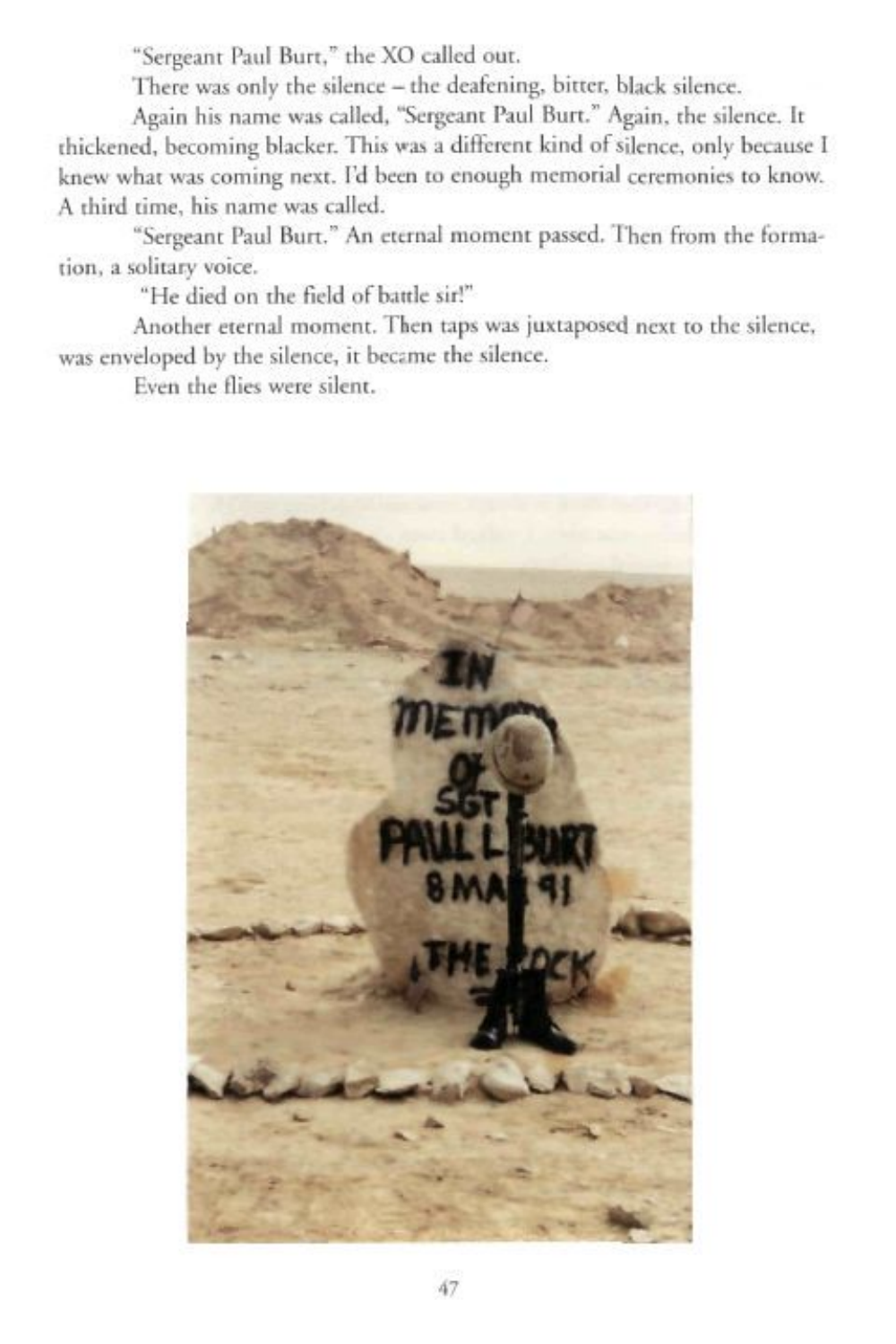We were released from the ceremony and went our separate ways. I walked into the desert and sat on a rock, lit up a smoke, and wondered if Paul's wife knew he was dead yet. *There is no suffering in death*—*only in life.* His suffering is over—hers has just begun.

Sitting in my familiar nothingness, I took out the unopened letter from my wife. Two weeks I've carried it, too afraid to read it. Afraid of what the words would say, afraid of what they wouldn't say. Afraid of yesterday, of tomorrow, too afraid to live and too afraid to die. I read it once. One-half a page, hand written. I dug a hole with my boot heel and placed the letter inside. I stood up. I lit a smoke, took off my wedding band, dropped it in on top of the letter, and buried them both. My M-16 was looking more appetizing then ever.

## *It wouldn't be so bad, not to be.*

Gazing out into the nothingness I remembered what Rod had told me that all can be taken from a man save one thing: the freedom to choose. To choose how you will bear your burdens, whether you will suffer miserably or suffer proudly and that there is always someone watching and He would not expect you to suffer miserably. I walked away.

The flies stayed.

Battlefield police they called it. I called it picking up the dead. It's funny: I never thought of what happens to all the bodies after the battles. The battlefield commander has the responsibility of picking up everything that was not there before the battle, including bodies. Even though these were the bodies of Iraqi soldiers, they still deserved the dignity that any other human being deserved. They would be collected and processed and delivered back to Iraqi officials with ALL the personal belongings that they were found with. Which means we had to go through their pockets and gear.

I read once some verse in which the poet said, "I don't know if God goes to church, but I know He goes to war." Surely God must ride a pale horse. It was a terrible job: some of the bodies were burned, some were hideously dismembered and bloated, and the smell, the smell was unforgettable—wet coppery rust with rot. We even had bags for the pieces that we were otherwise unable to associate with a body. There were lots of them. We got it down to a system: check for booby traps, check for maps or paper work or anything relevant to military operations, put personal belongings in a plastic bag, attach it to the zipper, put the body in a body bag and throw it on the truck.

I found a picture in a dead man's pocket, wrapped in wax paper between two pieces of cardboard. It appeared as pristine as the day it had been taken; no wrinkles, no creases or smudges were on it, other than the ones caused by my bitter hands. The face of a beautiful woman stared back at me; she was smiling.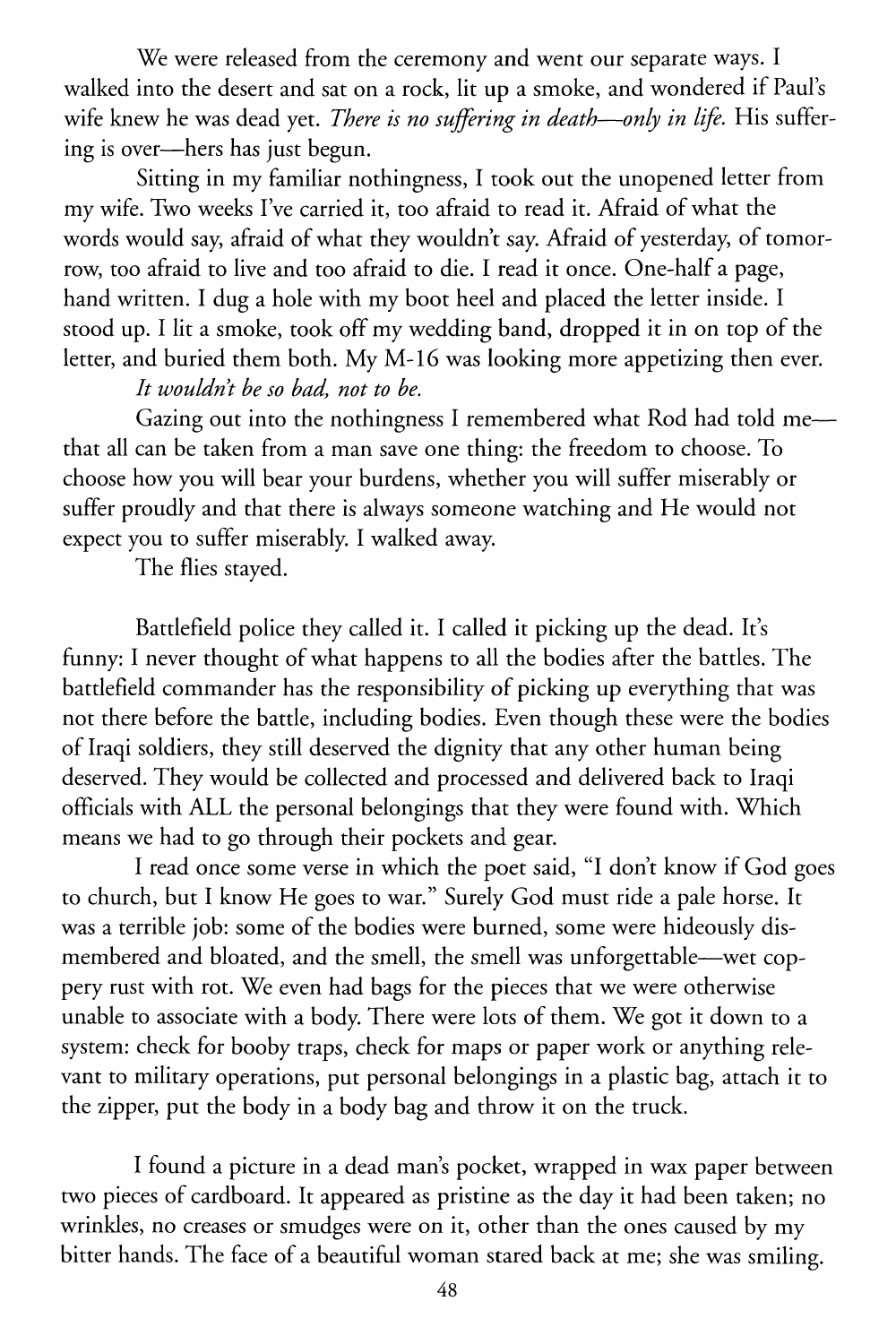I looked down at him; he was dirty, mangled, and dead. I looked at the picture again; it was clean, unviolated, and alive. Everything in his possession, including his weapon, was dirty and unkept, except that picture.

I didn't even have a picture of my wife with me.

I turned the picture over. I didn't have to speak Arabic to know what the words written on back said.

"What the fuck you lookin' at?" Rod bellowed.

I turned toward his voice, but I was still looking at the picture.

"It's a picture," I said. "Look how perfect he kept it."

"Let me see that," Rod said, snatching it from me. He looked at it for a brief second, then said, "Fuck her." He looked down at the dead man and threw the picture onto his chest. "Fuck him, fuck 'em both." He dug in his pocket for a moment and pulled out a smoke, lit it, and spit on the dead soldier.

"Have a little respect man," I said as I picked up the picture and wiped his spit off of it with my sleeve. "He may be the enemy, but he's still a soldier."

Rod took a long drag of his smoke and, exhaling, sighed. "I can't believe we didn't go to Baghdad and kill every last one of these mother fuckers."

We stood in silence for a moment. *Was this the same guy that once shared my foxhole?* I looked up at the sky, closed my eyes and said to him, "Yeah, there are going to be a lot of changed people when they get back home."

I looked at him. He leveled his gaze onto me and pulled the smoke out of his mouth with his right hand. We stood about five feet apart. He took a step toward me. I took one towards him and we stood face to face. His eyes were red rimmed, he hadn't shaved in at least two days, and his breath was sour. He no longer resembled that Nordic model I had met a lifetime ago. He took another drag, took the smoke out of his mouth and poked me in the chest saying, "Fuck you too." He turned on his heel and walked away.

I put the picture in the plastic bag, got someone to help me, and we threw the dead guy on the truck. His suffering was over and hers has just begun.

We'd been driving all night. They told us we were going home. Home seems like a forgotten memory to me now. Like a dream, a dream I'll never see. A sobering thought, but my soul was still for the first time. Just still. Like a still small voice whispering; be still and know that I am... That whisper was interrupted by the metallic beep of my global positioning system. I wiped the dust off of the GPS display. Way point one, 4000 meters, glowed on the digital display. The mosque. I'd forgotten all about that place.

The war was over, and I was back to my familiar nothingness. The mosque was there just on the other side of the rise in the land. As we crested the rise a fiery sun erupted from the desert floor in furious splendor, directing a symphony of color. Beginning with subtle hues of lavender and culminating in a